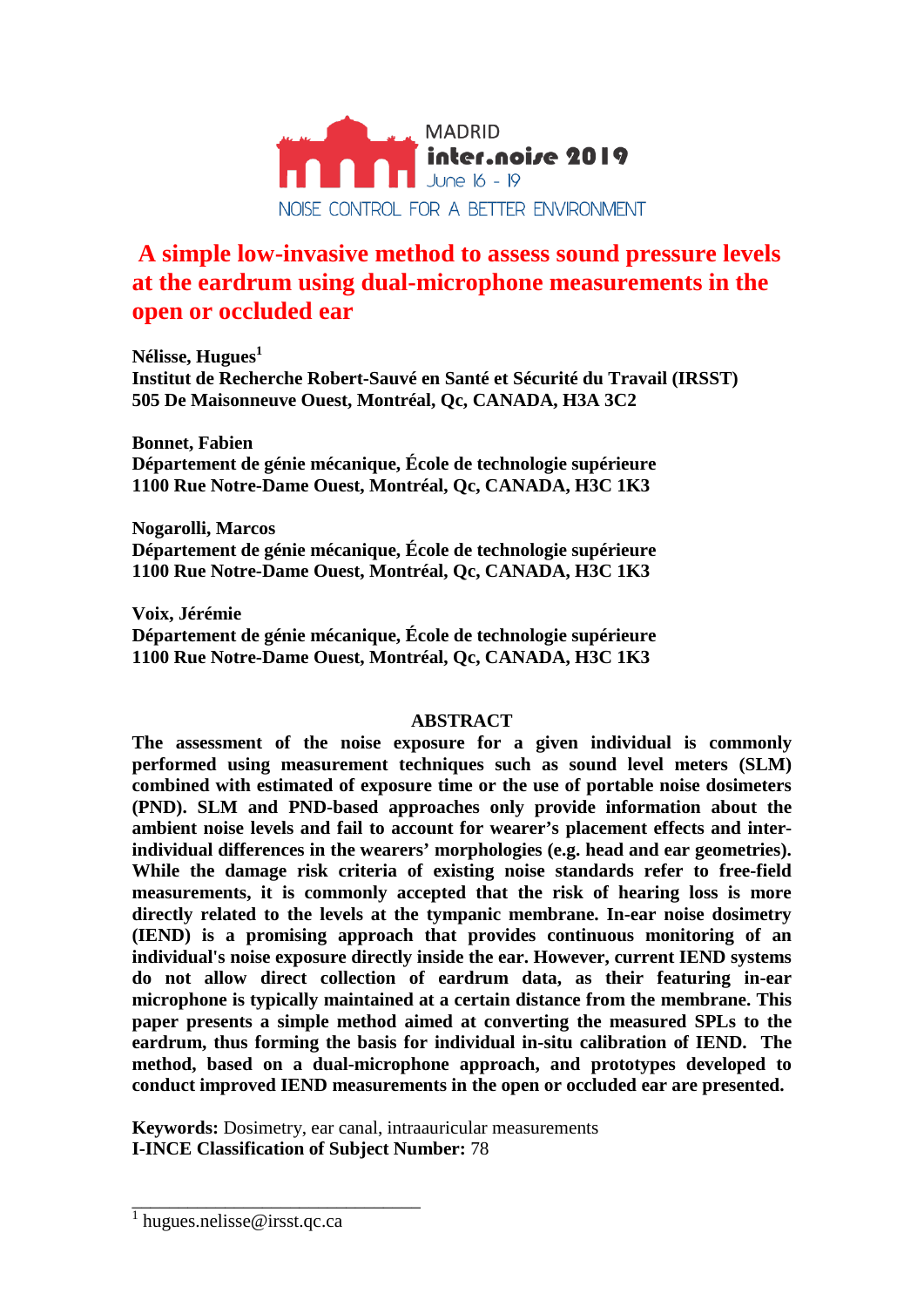## **1. INTRODUCTION**

The evaluation of noise exposure is a vital component of a comprehensive hearing conservation program. Indeed, a reliable method to measure noise exposure levels in the workplace is essential to properly identify, propose and evaluate corrective solutions and to support prevention efforts. Moreover, such method is needed to help in the selection and fitting of appropriate hearing protection devices (HPDs) to protect the hearing of overexposed workers. Personal noise exposure measurements aim to assess the noise exposure of a given individual, usually a worker, to ensure compliance with the occupational exposure limits of a particular legislation. The conventional way of monitoring noise exposure of individuals (eg.  $L_{ex,8h}$ ) is to use either sound-level meters (SLM) or personal noise dosimeters (PND), the latter being more interesting when the acoustical environment varies significantly over time as they can can track sound exposure near the ears of the individual (they are typically worn on the shoulder). When hearing protection devices (HPDs) are worn, things become more complicated as an estimate of the attenuation provided by the protector is needed. In such a case, the effective noise exposure of the worker, that is the exposure levels "under" the protector, are estimated using a combination of the noise exposure levels  $L_{ex,8h}$  and the attenuation provided by the HPD using calculation procedures found in standards or guidelines[1]. Yet, while the  $L_{ex,8h}$  is only an estimation of the actual daily ambient noise exposure, it is well known that HPD attenuation values in the workplace not only regularly differ from laboratory-derived data, but may also fluctuate considerably over an individual's workshift [2].

Recent efforts have been put into developing systems that can measure noise exposure directly inside the ear (see for example [3–8]) using earpieces instrumented with miniature microphones. Thanks to their design, these systems can automatically account for HPD attenuation as well as for the wearer's positioning and to the individual shape of each individual's ears. One particular drawback of current in-ear noise dosimeters (IENDs) is that the in-ear microphone used for monitoring is typically maintained at a certain distance from the tympanic membrane for obvious comfort and safety reasons. Therefore, the sound pressure levels (SPLs) measured with this microphone need to be converted into eardrum SPLs using correction factors. Although group average correction factors or experimental values measured on a manikin [7] can be used, individual correction factors should prove to be more accurate as a wide variety of earcanal shapes and geometries are found in practice. The present paper proposes a simple, non-invasive method that aims at assessing the SPLs at the eardrum using dualmicrophone measurements in the open or occluded earcanal. First, the acoustics of the earcanal is briefly described in order to define the target correction factors. Second, the method and prototypes developed to conduct IEND measurements are presented. Finally, results are presented to illustrate the importance of the individual correction factors on in-ear noise exposure measurements.

#### **2. BASIC ACOUSTICS OF THE EARCANAL**

The proposed approach relies on a basic understanding of the acoustics of the earcanal. The key physical concepts are presented by using acoustic simulations and experimental data collected on human subjects. These data are used to illustrate the main principles behind the proposed method.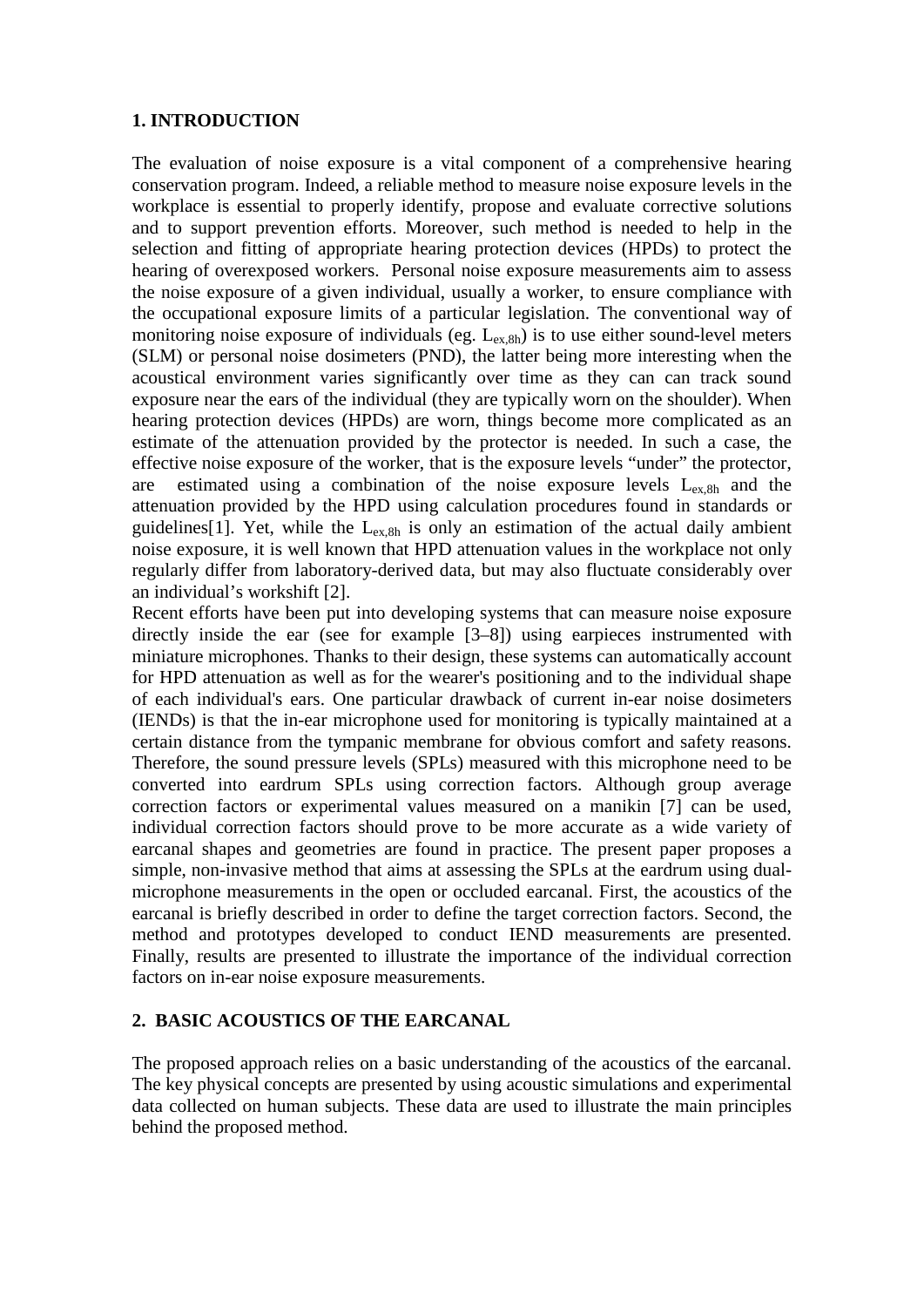#### **2.1 Open earcanal**

[Figure 1](#page-2-0) illustrates the open ear, marked with three positions in the earcanal for sound pressure level  $(L_p)$  measurements or calculations: at the eardrum  $(L_{p_F})$ ; at some distance in the earcanal  $(L_{p_M})$ ; near the earcanal entrance  $(L_{p_R})$ , also noted as a reference location. The main idea is to derive correction factors to convert measurements in the earcanal  $(L_{p_M})$  to the eardrum  $(L_{p_F})$  while avoiding the practical and safety issues inherent to eardrum measurements



<span id="page-2-0"></span>*Figure 1: Locations for SPL measurements/calculations. The MEC (Microphone-to-Eardrum Correction) is the correction factor used to convert*  $L_{p_M}$  to  $L_{p_F}$ .

## **2.1.1 Analytical model**

A simple analytical model of the open earcanal was developed using the transfer matrix method (TMM)[9]. The horn represented by the earcanal was modelled as a series of conical transmission –line dissipative elements, where the matrices of each element are given by Mapes-Riordan[10]. The lumped-parameter model of Shaw and Stinson[11] was used to model the tympanic membrane as the earcanal's terminating impedance. The model was validated using experimental data obtained in a real earcanal, as explained in the next section. Precise dimensions of the earcanal of a human subject (hereafter referred to as "reference subject") were obtained from magnetic resonance imaging (MRI) and the reconstructed geometry[12]. The approach proposed by Stinson and Lawton[13] was then used to derive the cross-sectional profile of the reference subject's earcanal to be fed to the analytical model. Example of validation results are presented later in the paper.

## **2.1.2 Open-ear measurements on human subjects**

Open-ear measurements were performed in a reverberant room equipped with four loudspeakers (one loudspeaker in every room corner). Ten human participants were instrumented using a miniature microphone connected to an ER-7C probe tube (Etymotic Research, Elk Grove Village, IL). The tests were supervised by a Canadianregistered audiologist and the protocol was approved by the *Comité d'éthique pour la recherche*, ÉTS's internal review board. White noise was generated through the four loudspeakers and the acoustic pressure was measured at approximately every 2~mm from eardrum to earcanal entrance (ECE) in each subject's left ear. Thus, for each participant, a number of measurements were made along the earcanal, which also gave an estimate of the length of the canal tested (e.g. 12 measurements correspond to an earcanal length of 22~mm). The lengths of the 10 earcanals tested were found to range from 22 to  $28 \sim$ mm.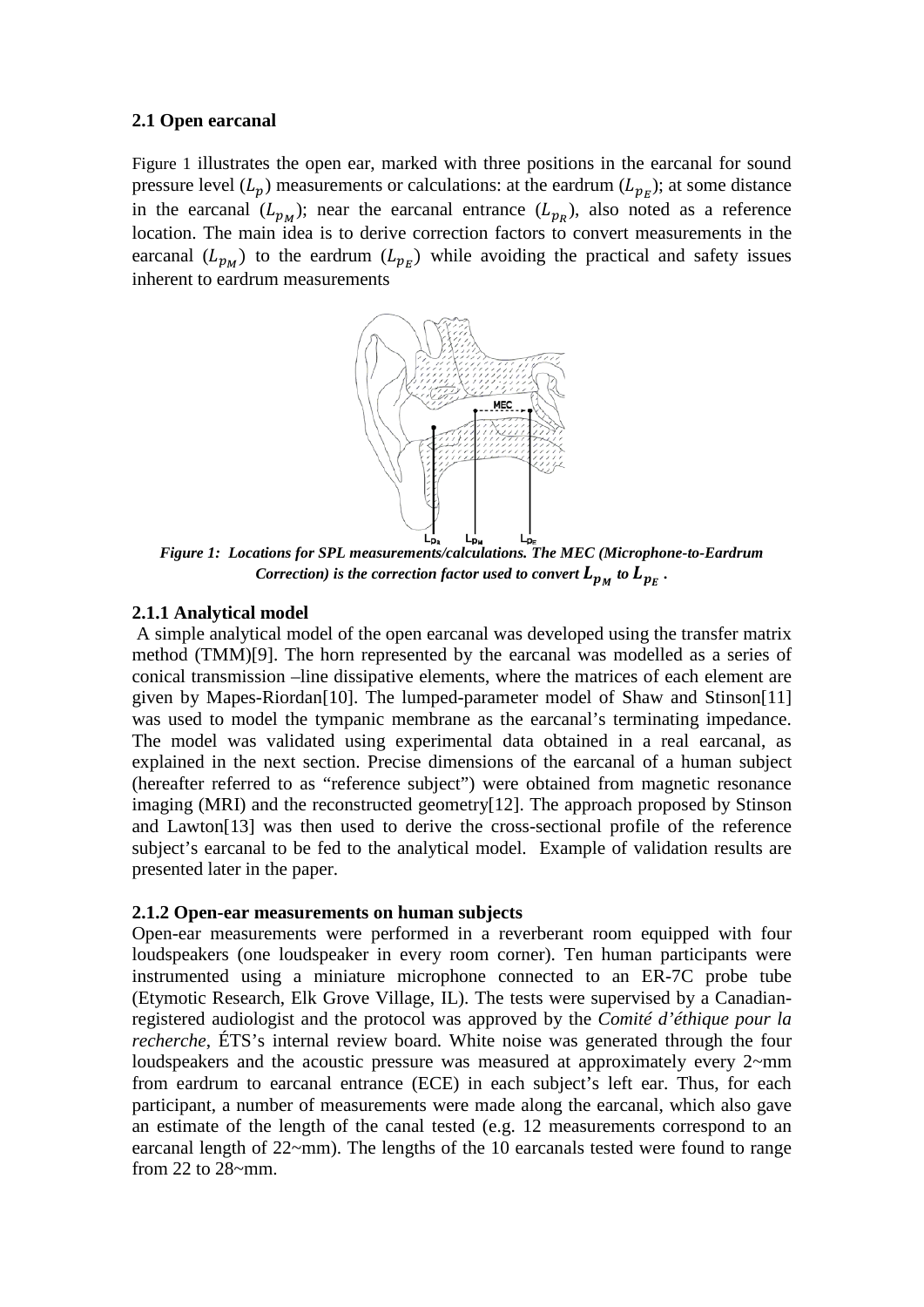#### **2.1.2 Comparison between model and measurements**

[Figure 2](#page-3-0) and [figure 3](#page-3-1) show two comparisons between results obtained with the analytical model and from real-ear measurements. The two figures show that the model is able to capture correctly the main physical aspects of the system. Firstly, the first two natural resonances of the earcanal are clearly seen in [figure 2](#page-3-0) (at ~3-4 kHz and ~10 kHz). Secondly, when the measurement microphone is further inserted inside the earcanal [\(figure 3\)](#page-3-1), a standing-wave due to the wave reflected by the eardrum is formed. It results in a maximum in the response that can be seen higher in frequency as the distance from the tympanic membrane decreases. The frequency at which this maximum occurs is noted *f*peak in [figure 3.](#page-3-1)



<span id="page-3-0"></span>*Figure 2: Sound pressure level transformation from earcanl entrance to eardrum for the reference subject.*



<span id="page-3-1"></span>*Figure 3: SPL differences*  $L_{p_R} - L_{p_M}$  and  $L_{p_F} - L_{p_M}$  for the reference subject. The left panel shows *the analytical model's results while the right panel shows the test results. The measurement microphone M was located at 20 mm from the eardrum and was 9 mm away from the ECE microphone (R). The frequency fpeak is associated with the standing-wave mínimum.* 

#### **2.1.2 Identifying the individual correction factor MEC**

One recalls that the objective here is to estimate the correction factors to convert SPL measurements in the earcanal  $(L_{p_M})$  to the eardrum  $(L_{p_F})$  without actually measuring directly at the eardrum. Such correction factors are noted MEC as:

$$
MEC = L_{p_E} - L_{p_M} \tag{1}
$$

One key result of [figure 3](#page-3-1) is that  $f_{\text{peak}}$  may be identified from either L<sub>pR</sub> – L<sub>pM</sub> or L<sub>pE</sub> –  $L_{p_M}$ . Therefore, performing measurements directly at the eardrum is not required to determine  $f_{\text{peak}}$ .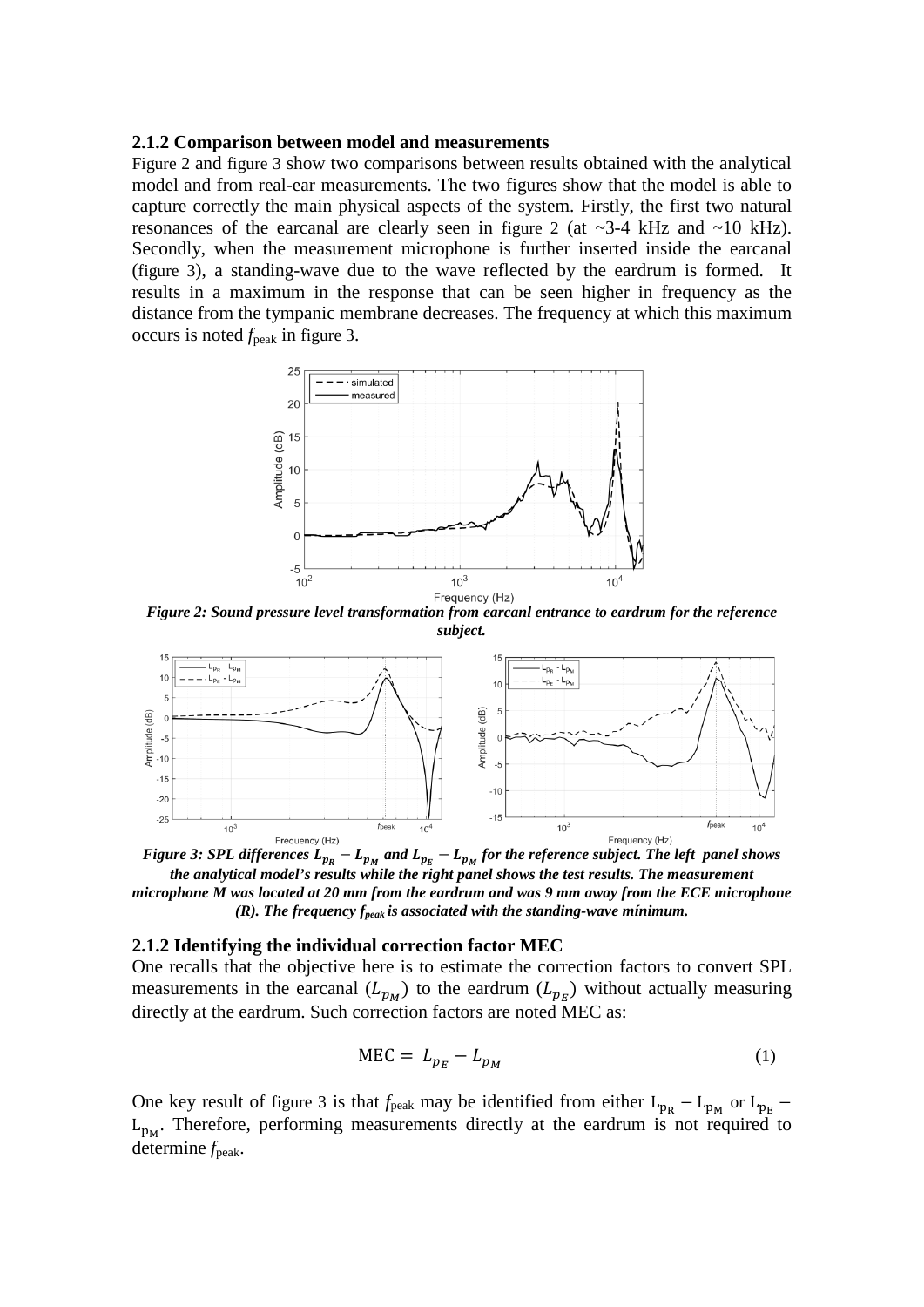The MECs measured on the 10 subjects at 8, 10 and 12 mm from the ECE are shown in [figure 4,](#page-4-0) where the associated curves were rearranged so that all maxima coincide. The results show that most MECs exhibit a very similar shape. Consequently, an approximate MEC shape was built as the average of all 30 curves shown in [figure 4.](#page-4-0) The resulting curve curve, further referred to as "MEC filter", is shown in [figure 5.](#page-4-1) If the frequency *f*peak is known individually, the curve in [figure 5](#page-4-1) can be used to obtain an estimate MEC for each individual. As shown earlier, the identification of  $f_{peak}$  can be done relatively easily using the measured SPL difference  $L_{p_R} - L_{p_M}$ .



<span id="page-4-0"></span>*Figure 4: MEC measured on the 10 participants at 8, 10 and 12 mm from the ECE. The black dotted lin indicates the standard deviation (N=30)*



*Figure 5: MEC filter obtained by averaing the 30 curves presented in [figure 4.](#page-4-0)*

<span id="page-4-1"></span>The analytical model was used to assess the working range of the identification process (earcanal length, exact location of the measurement microphone in the earcanal, etc.). These aspects are discussed by Bonnet et al[14]. Results from real-ear measurements also showed that a frequency resolution of at least one twelth octave band was required for accurate detection of  $f_{\text{peak}}$ .

To examine the precision and working frequency range of the proposed method, the results from probe-microphone measurements made in the open ear were used. For each subject, the SPL measured at 8 mm past the ECE  $(L_{p_M})$  was subtracted from the SPL collected near the ECE  $(L_{p,p})$ . The resulting spectrum difference was used to convert  $L_{p_M}$  to the eardrum using the proposed MEC filter and the pre-established frequency *f*peak. This result was then compared to the spectrum directly measured close to the tympanic membrane. For the 10 participants tested, it was found that the estimated SPL spectrum at the eardrum fell within 5 dB of its target measured values, over the entire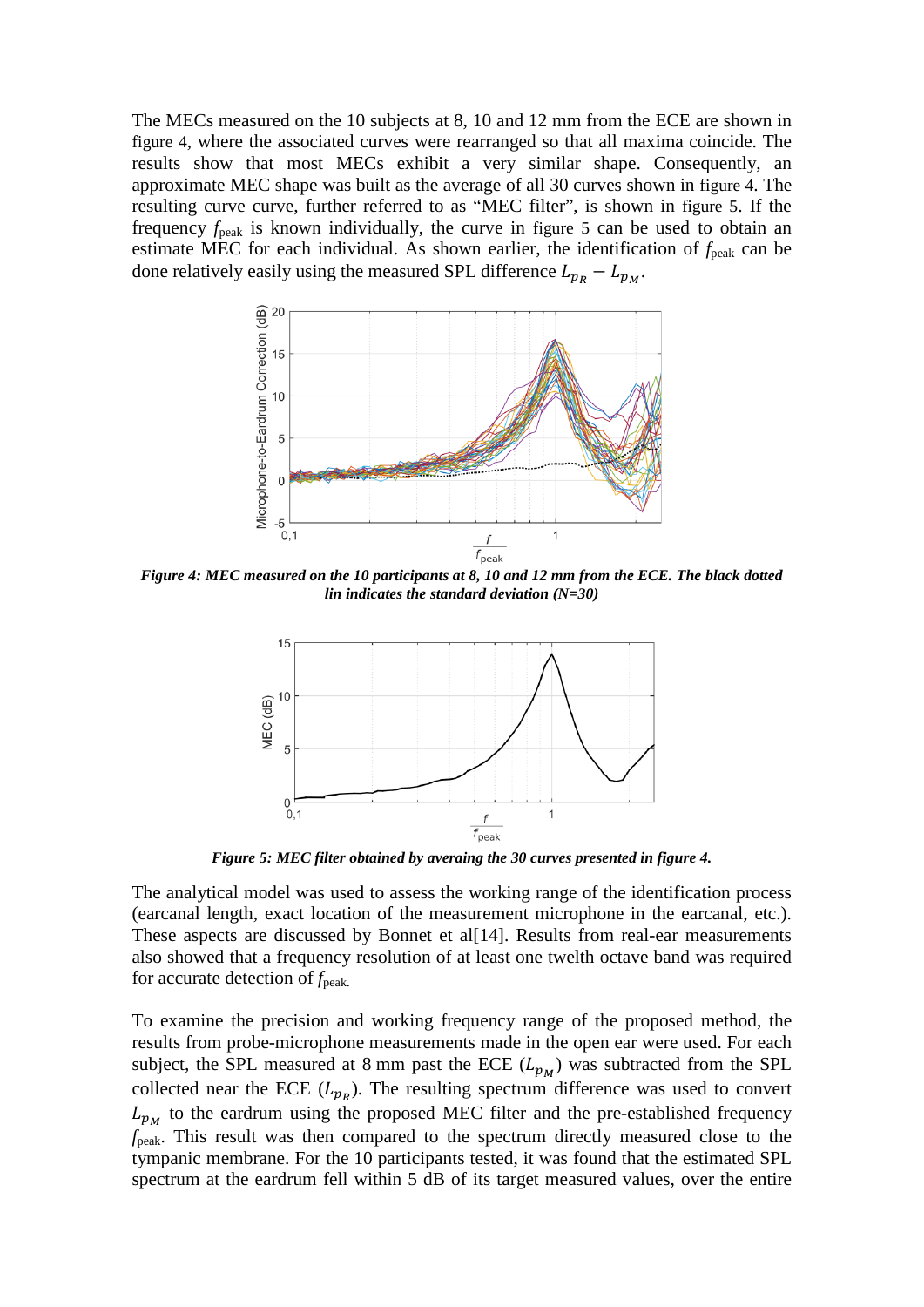frequency range up to 10 kHz. An example for one participant is shown in [figure 6.](#page-5-0) As can be seen on the figure, large differences are obtained between the eardrum and earcanal measurements, especially above 1 kHz. The proposed approach showed to be able to accurately correct for these differences. The approach was also successfully tested for earmuff-covered ears.



<span id="page-5-0"></span>*Figure 6: SPL spectra on one subject: measured at 8 mm past the ECE (red line); measured close to the eardrum (blue line); estimated at the eardrum using the proposed approach (dotted line).*

#### **2.2 Earcanal occluded by an earplug**

When insert-type HPDs are worn, IEND measurements are usually performed inside the occluded earcanal, between the inner end of the occluding HPD and the eardrum. When such a "dosimetric earplug'' is used, the impedance seen at the measuring position in the direction of the middle ear is independent of the earplug. In other words, the MEC that exists in the presence of external noise is the same as in the open earcanal case[15,16] provided that sound arrives primarily through the HPD and that bone conduction (BC) can be neglected. Therefore, the approach presented in the previous sections can be used to estimate the MEC in the case of earplugs, that is by measuring the difference  $L_{p_R} - L_{p_M}$  to identify  $f_{\text{peak}}$  and using the MEC filter. Four options can be used for the measurements of the spectrum  $L_{p_R} - L_{p_M}$  in presence of an earplug. One is to perform the measurements in the open ear, as explained before, and to apply the MEC to the case of the earplug, as long as the exact same measurement locations are used. This approach is unrealistic in practice as it would require separate sets of measurement (open ear and occluded ear) and would be greatly sensitive to microphone placement. The three other options are illustrated in [figure 7.](#page-6-0) In option (a),  $L_{p_R}$  is measured at the earplug's outer end. This option is also seen unpractical as the identification of  $f_{\text{peak}}$  would be considerably "polluted" by the complex attenuation response of the earplug. A clean peak detection would then be improbable. Option (b) is rather promising in theory, but is very difficult to implement in practice, as it requires the use of two microphones separated by a certain distance under the earplug, without creating any pain of discomfort. Option (c) was chosen here as it allows using an external microphone and easily bypassing the attenuation via a controllable leakage path, in the form of a small cylindrical tube. The analytical model presented earlier was used to investigate the effect of this controllable leak, whose the effect combined with that of the residual part of the earcanal may be assimilated to a Helmoltz resonator. It allowed showing under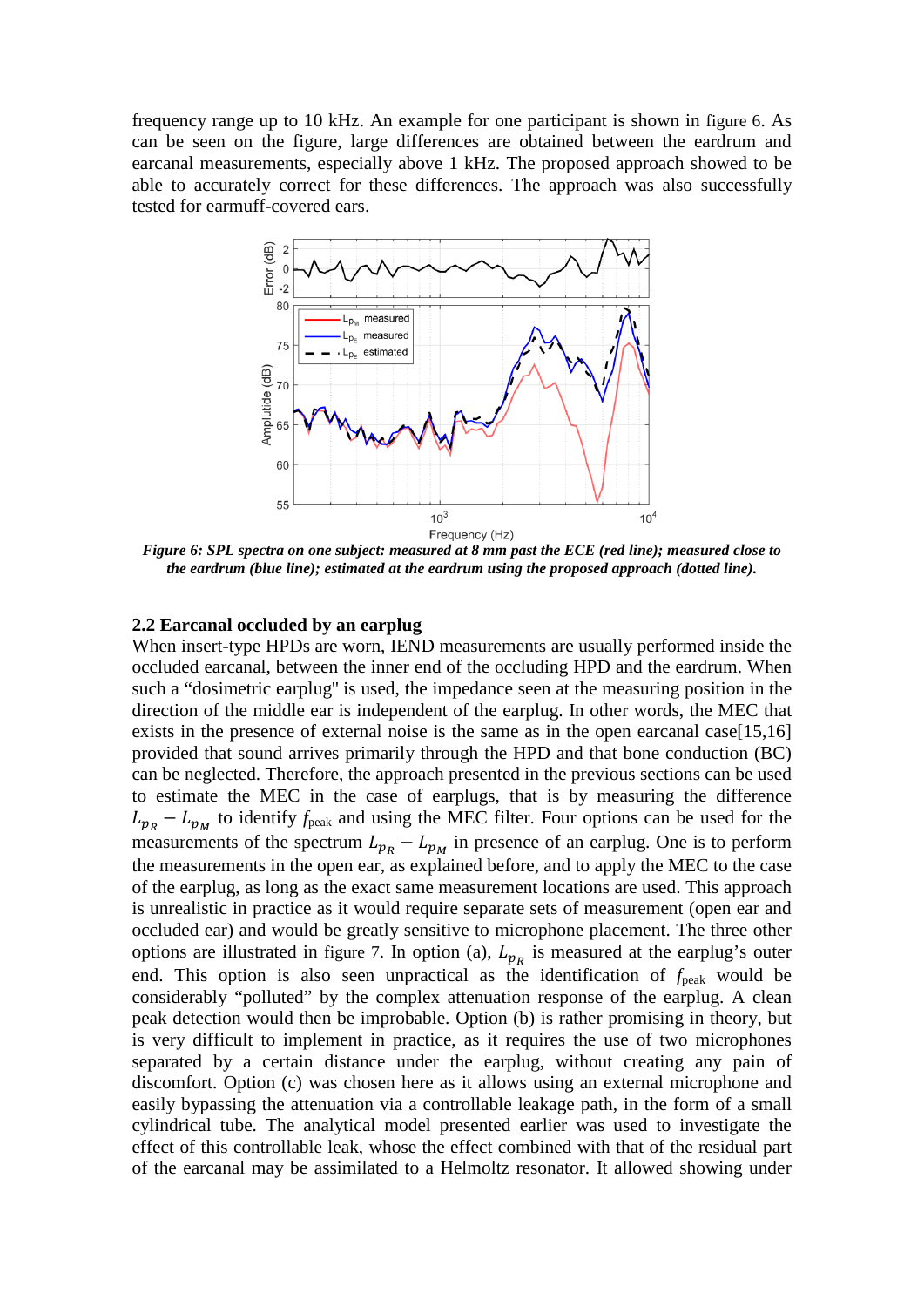which conditions (tube dimensions, insertion depth, etc.) such arrangement is valid to correctly identify  $f_{\text{peak}}$  and, by extension, the MEC to be determined [14]. Results from such acoustic simulations also confirmed the independence of  $f_{\text{peak}}$  with regards to the tube's dimensions (length and diameter), as illustrated in [figure 8.](#page-6-1) The decrease in amplitude visible between 200 and 400 Hz corresponds to the natural resonance of the Helmholtz resonator.



<span id="page-6-0"></span>*Figure 7: Measurement options for the estimation of*  $f_{peak}$  *<i>under an earplug. (a)*  $L_{p_R}$ *is measured at the earplug's outer end; (b)*  $L_{p_R}$  *is measuresd at the earplug's inner end; (c)*  $L_{p_R}$  *is measured at the earplug's outer end but a controlable leak (tube) is used to bypass the attenuation of the earplug.*



<span id="page-6-1"></span>*Figure 8: SPL difference*  $L_{p_R} - L_{p_M}$  *for two tube lengths* (12 *mm and 22 mm)* using option C. The *reference subject's earcanal dimensions were used in the calculations. The measurement microphone is located 8 mm away from the ECE and the tube's inner diameter is 1 mm.* 

## **3. MEASURING DEVICES**

Two prototypes based on the principles exposed in the previous sections were developed and tested on human subjects. These two prototypes are presented in the next section, followed by results obtained with such instrumentation on human test-subjects.

#### **3.1 Prototypes presentation**

#### **3.1.1 Dosimetric earpiece**

A dosimetric earpiece designed for usage in an unoccluded ear (unprotected ear or ear under an earmuff) is presented in [figure 9.](#page-7-0) This earpiece was designed to be almost acoustically transparent.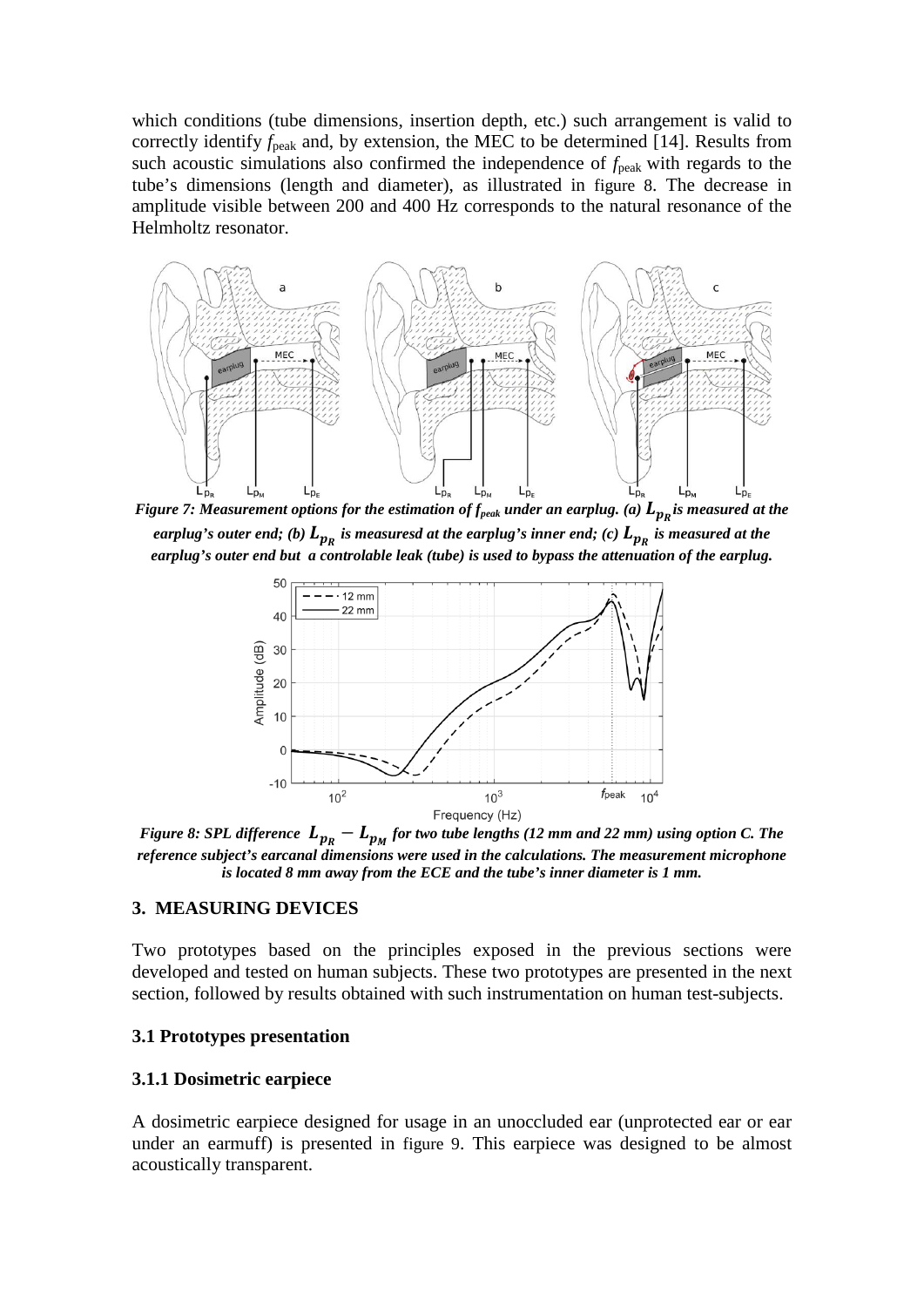

<span id="page-7-0"></span>*Figure 9: Illustration of the dosimetric earpiece. Left panel: 3D model showing the earpiece, instrumented with a measurement microphone (MM) and a reference microphone (RM). The distance between the tips of the two probe-microphones is 8~mm. The RM's location is intended for measurements near the ECE. The earpiece was designed to allow a maximum insertion depth of approximately 8~mm. Right panel: picture showing the earpiece worn in the ear.*

#### **3.1.2 Dosimetric earplug**

A dosimetric earplug, featuring also two microphones, is presented in [figure 10.](#page-7-1) This earplug was designed so that the measurement microphone (MM) be located at approximately 8~mm past the ECE (at the inner end of the earplug). The reference microphone (RM) is located near the vent's inlet, and is used to perform the identification procedure described before. The system features a vent, in the form of a tube 13.8~mm long and 0.8~mm in diameter, and a manually operable lever to close the vent at the end of the identification procedure and recover the earplug's nominal attenuation. In the up position, the lever keeps the vent open, while pushing the lever down allows sealing the vent. This prototype can support various types of eartips, and is shown as worn inside the ear by [figure 11.](#page-8-0)



<span id="page-7-1"></span>*Figure 10: Illustration of the dosimetric earplug. Similar to the dosimetric earpiece, the earplug was designed to allow an insertion depth (distance between earplug's inner end and ECE) of approximately 8~mm, when properly fitted.*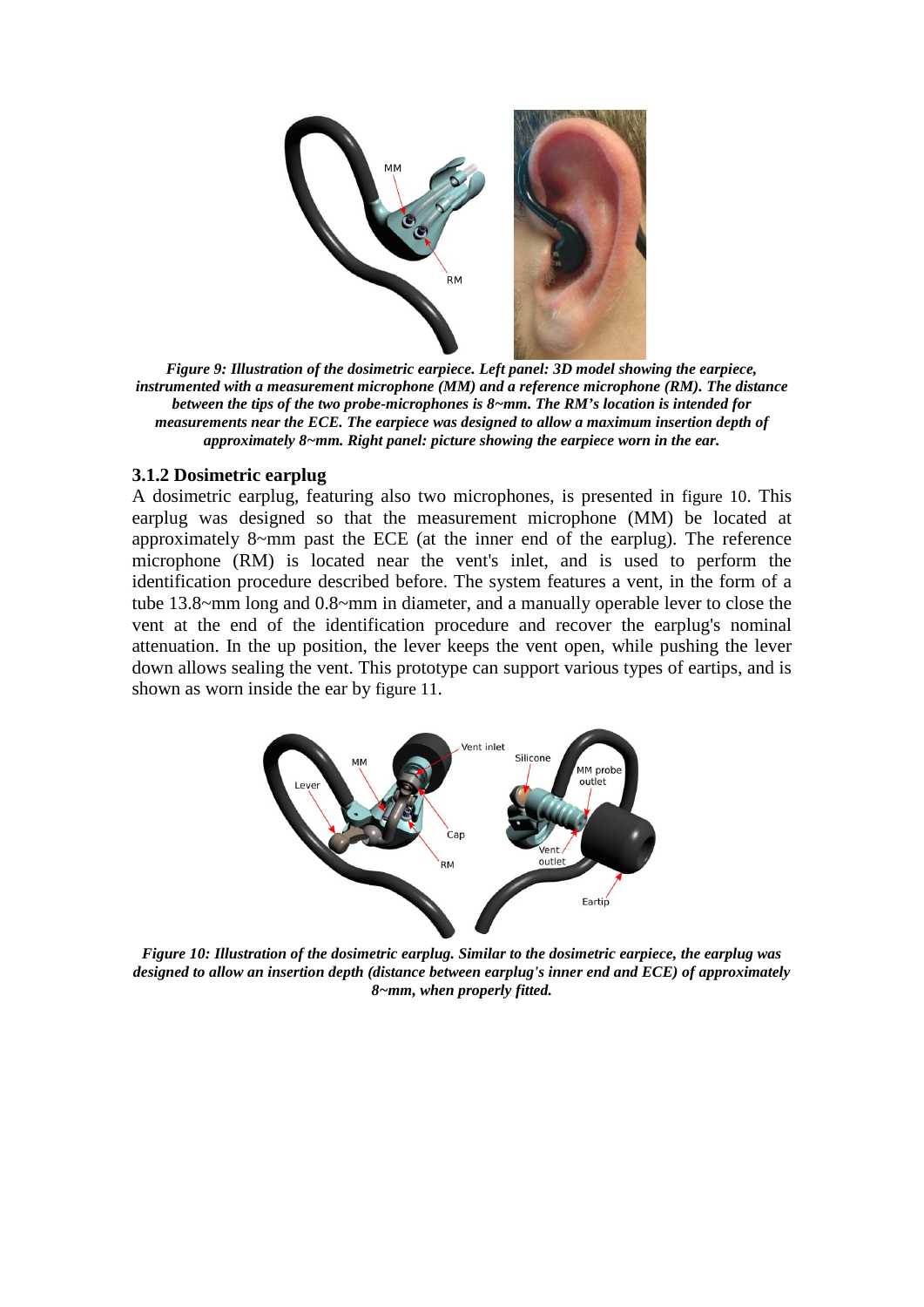

*Figure 11: Dosimetric earplug, as worn with the vent in open (left) or sealed (right) conditions.*

#### <span id="page-8-0"></span>**3.2 Prototypes: measurement on human subjects**

Tests on 10 participants were performed in a 10  $m<sup>2</sup>$  double-wall audiometric sound booth (Eckel, Morrisburg, ON, Canada). For each test, approximate pseudo-diffuse sound field was created around the participant using white noise played through four loudspeakers. The participants were asked to wear both the dosimetric earpiece and the dosimetric earplug alternatively. The dosimetric earplug was equipped with the high insulation Comply<sup>TM</sup> Isolation T-400 eartip (Hearing Components, Inc., St Paul, MN), illustrated in [figure 11.](#page-8-0) TheSPL difference  $L_{p_R} - L_{p_M}$  obtained on the ten participants with both prototypes is shown in [figure 12.](#page-8-1) Results show that the  $f_{\text{peak}}$  may be more easily identifiable with the dosimetric earpiece than with the earplug, as the curves in the right figure panel are not as smooth as the ones in the left figure panel. The authors found that the earplug was in fact more sensitive to the acoustic field used due to the distance between the reference microphone and the the vent inlet. Because of design constraints, the RM is indeed slightly off the vent inlet (by approximately 7 mm), as shown in Fig. 10, making the SPL difference between the RM and the MM more sensitive to the acoustic field, resulting in acoustical artefacts in the response. It is believed that a better and more compact design would help reducing these effects, as discussed by Bonnet et al[14]. Nevertheless, the data showed in [figure 12](#page-8-1) were proved reliable enough to obtain good estimates of  $f_{\text{peak}}$ , and thus MEC.



<span id="page-8-1"></span>*Figure 12: Sound pressure level difference*  $L_{p_R} - L_{p_M}$  *for the 10 participans wearing the dosimetric earpiece (left panel) or the dosimetric earplug (right panel)*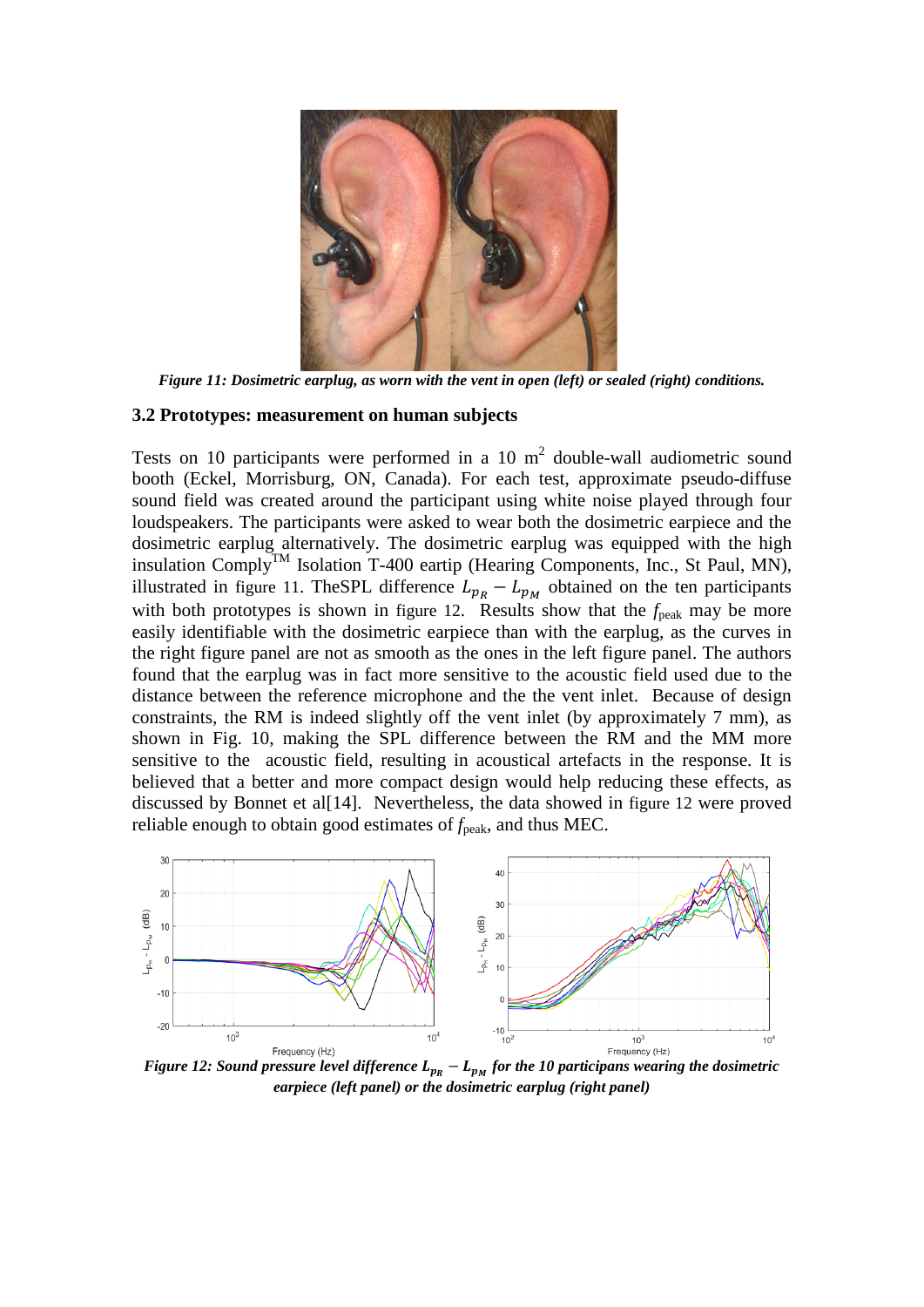## **4. DISCUSSION**

The proposed method showed, both for the unoccluded and for the ear occluded by an earplug, that SPLs measured in the earcanal can be successfully transformed to the eardrum using simple dual-microphone measurements. Such conversion being quite sensitive to the distance that separates the measurement microphone from the eardrum, the method relies on a good control of the positioning of the measuring device. An open ear device would most probably tend to move in real field conditions, as it is designed to be fairly acoustically transparent and does not occlude the earcanal. Such variations could affect the precision and variability of the results. To palliate this problem when continuously monitoring the noise exposure in real time, it is suggested that the proposed method be repeated frequently using the surrounding noise as the exciting sound source for the identification process. Such a task could be run automatically and would allow accurate determination of the correction factors if the device moves without any intervention from the wearer.

In the same way, the proposed approach with an earplug relies on the proper knowledge of the HPD's insertion depth. This implies that the *f*peak identification process needs to be ideally repeated whenever the earplug is removed and re-inserted. Additionally, the MEC is not valid when the device is removed from the ear, a common situation as many workers are sometimes tempted to remove their HPDs for various reasons[17]. Further development is hence needed for a method that detects when the device is removed. When the dosimetric earplug is correctly worn inside the ear, the MEC's identification is viable under two conditions: 1) the eartip should be fitted well enough so that the vent, when open, is the primary transmission path towards the earcanal; 2) the attenuation of the earplug, when the vent is closed, should not exceed the BC limit[18]. In the latter case, the proposed MEC would not be appropriate, as the BC path would become significant and the eardrum SPL would not accurately represent all the sound energy ultimately transmitted to the inner ear.

For the two configurations discussed in this paper (occluded and unoccluded ear), the proposed method is based on an airborne external sound excitation, and is not valid for noises emitted by the wearer (speech, internal noise, movements, etc.). Further work is needed to investigate what would be the correction factors in the presence of such internal noise disturbances.

The proposed approach may have important repercussions for hearing research and the prevention of NIHL. Using the suggested individual correction factors, noise dosimetry measurements may finally establish the actual SPLs and frequency contents received at the eardrum by a given individual. It should enable the large collection of individual datasets, thus improving our knowledge of noise-induced hearing loss in the workplace especially if audiometric data are collected in parallel.

Besides in-ear dosimetry, the authors believed that the proposed approach and prototypes could to be very useful for laboratory and research work for which in-ear measurements at the tympanic membrane are needed (eg. hearing protection, occlusion effect, hearing aids). Measuring directly at the eardrum using probe tubes can be a laborious task, particularly due to the lack of visibility when inserting the probe and for safety and comfort issues of the participants. Conduction such careful measurements also require a good level of expertise. The proposed method and devices allow much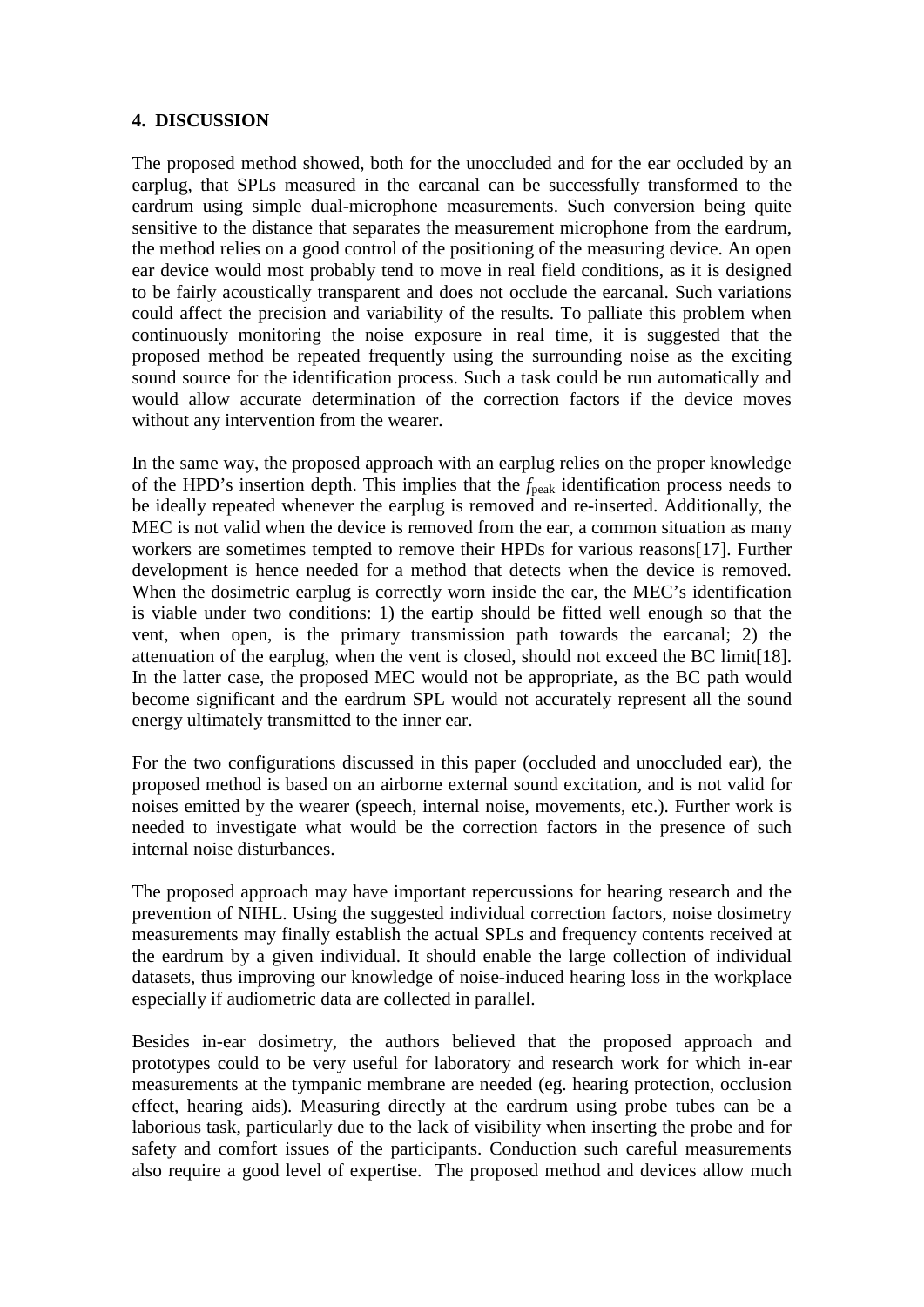simpler and safer measurement procedures and lead to robust estimates of the SPL at the tympanic membrane. The authors assumed that more research and development on the proposed method would open up opportunities for in-ear measurements in various fields.

## **5. CONCLUSION**

A method based on dual-microphone measurements was presented to perform the individual identification of correction factors for in-ear noise dosimeters. Using data collected on human test-subjects, combined to simple modeling tools, a measurement procedure was proposed, and preliminary results were presented using instrumentation developed for this study. Results suggest that the proposed approach can be successfully used to transform in-ear measurements to eardrum in open (unprotected) ears, ears occluded with earplugs or earmuff-covered ears. The proposed method and prototypes provide a simple and safe in-ear measurement procedure that laboratory and field research activities could benefit. In the long term, it is believed that data collected using the proposed method, combined with proper audiometric testing, could serve as a basis to redefine current occupational noise exposure legislation and damage risk criteria.

## **6. ACKNOWLEDGEMENTS**

This research was jointly funded by the Institut de recherche Robert-Sauvé en santé et en sécurité du travail} (IRSST), the NSERC-EERS Industrial Research Chair in In-Ear Technologies (CRITIAS), and the MITACS Accelerate program. The authors also wish to thank Simon Benacchio and Aidin Delnavaz for providing the earcanal geometry for the reference subject.

## **7. REFERENCES**

- 1. Berger, E.H., Royster, L.H., and Driscoll, D.P., "The noise manual," Revised Fifth edition, AIHA Press, 2003.
- 2. Nélisse, H., Gaudreau, M.-A., Voix, J., and Laville, F., "Measurement of hearing protection devices performance in the workplace during full-shift working operations," *Ann. Occup. Hyg* 56(2):221–232, 2012.
- 3. Williams, S.C. and Rabinowitz, P.M., "Usability of a Daily Noise Exposure Monitoring Device for Industrial Workers," *Annals of Occupational Hygiene* 56(8):925–933, 2012, doi:10.1093/annhyg/mes028.
- 4. Biabani, A., Aliabadi, M., Golmohammadi, R., and Farhadian, M., "Individual Fit Testing of Hearing Protection Devices Based on Microphone in Real Ear," *Safety and Health at Work*, 2017, doi:10.1016/j.shaw.2017.03.005.
- 5. Eers Global Technologies, https://www.eers.ca/eers-home, Feb. 2019.
- 6. Theis, M.A., Hilary L. Gallagher, Richard L. McKinley, and Valerie S. Bjorn, "Hearing protection with integrated in-ear dosimetry: a noise dose study," *Proceedings of the Internoise 2012/ASME NCAD meeting August 19-22, 2012, New York*, 2012.